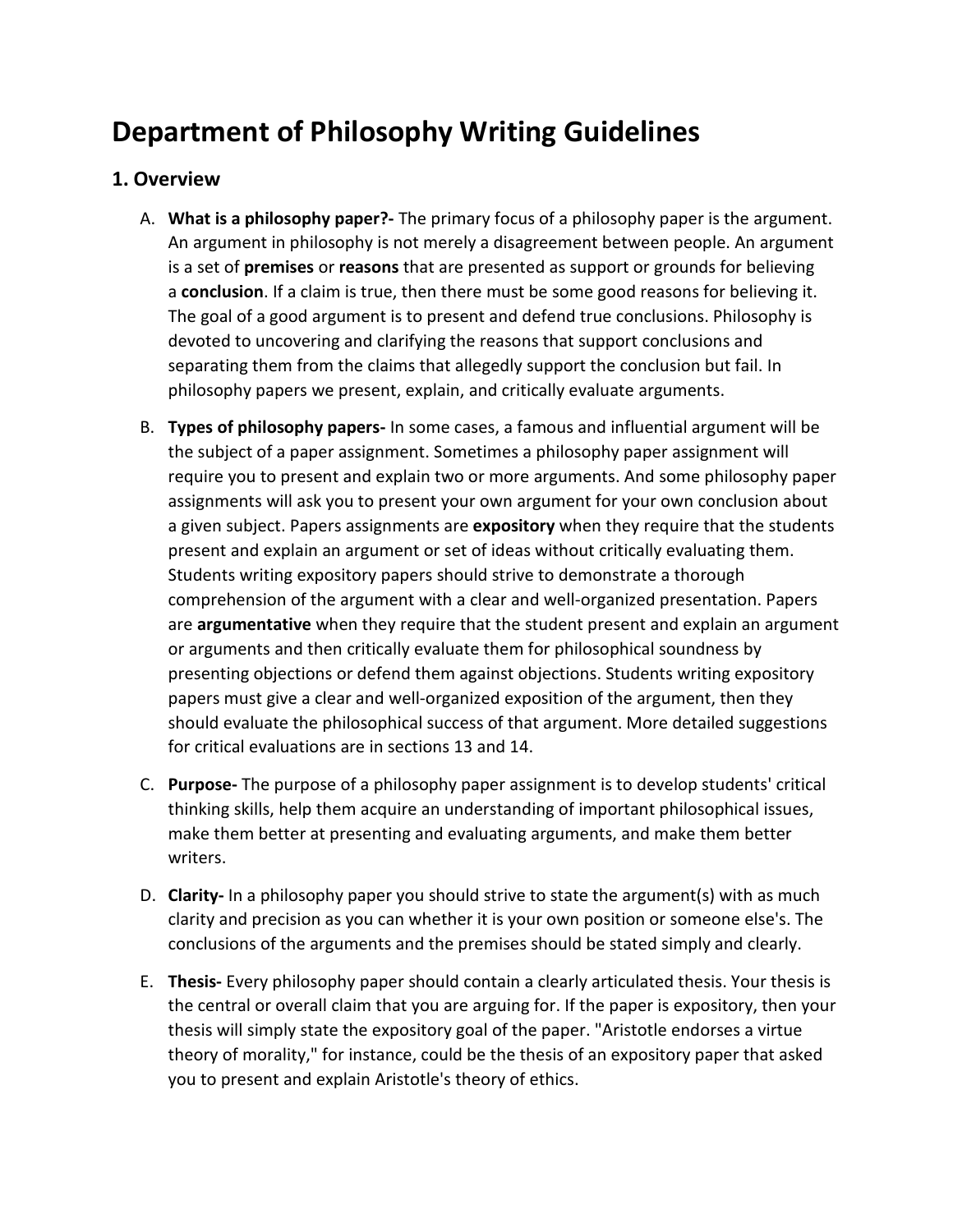The thesis of an argumentative paper will clearly state the position that you are going to endorse in a philosophical debate. "I will argue that Aristotle's moral theory fails because it does not provide an adequate account of specific moral actions," is an example of an argumentative thesis for a paper assignment that asks you to present and critically evaluate Aristotle's moral theory. "The physicalist hypothesis is inadequate as an explanation of consciousness," is another example of an argumentative thesis in a paper about explanations of consciousness.

# **2. Structure**

**A. General recommendations.** We recommend that most philosophy papers have the following kind of structure:

## **I.Introduction.**

- Introduce the topic as stated in the assignment.
- Briefly state the thesis that the paper will defend.
- Briefly outline the argument that will support the thesis, discuss the position being presented, or the issues that the paper will discuss, and state the plan for the paper.

#### **II. Exposition.**

Depending on the type of paper:

- Explain the argument(s) regarding the topic(s) stated in I, supporting all important attributions with quotes, paraphrases, and citations from the text.
- Make each step of the argument(s) as clear as possible.

#### **III. Critical Evaluation.** (not applicable in expository papers)

• Enumerate the problems with the arguments that you laid out in II. Explain and support with textual references.

#### **IV. Conclusion.**

- Restate the thesis of the paper.
- Restate the basic issues that you explained in II.
- Restate the criticisms that you explained and defended in III.

#### **B. Introduction**

The introduction of your paper should range from a few paragraphs to a page or two, depending on the length of the paper. (A 4 page paper should not have a 2 page introduction, for example.)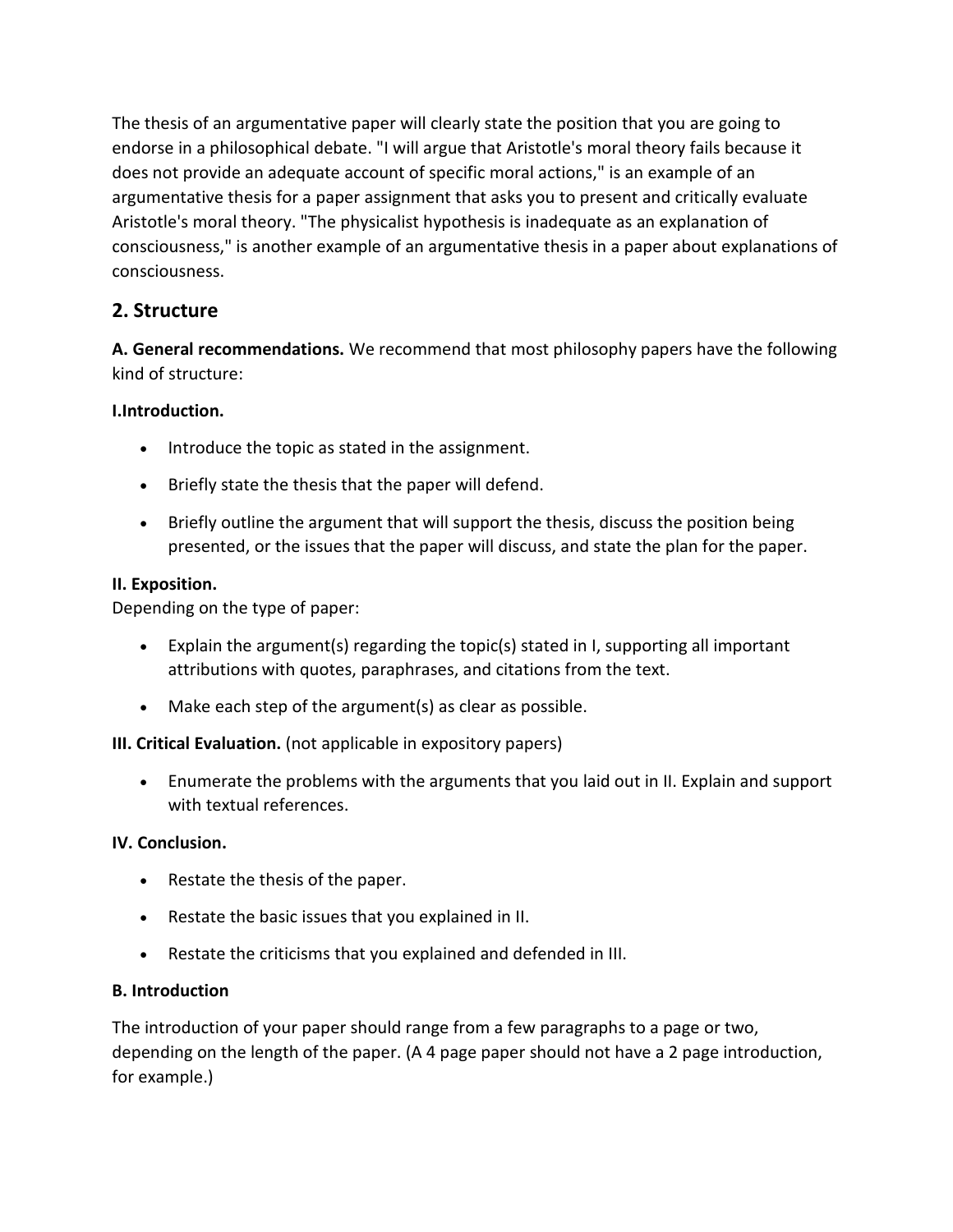In the introduction, avoid abstract or empty sentences like, "I will then describe the argument that Searle gives for his conclusion." A brief statement of the argument is much better and informs the reader about the subject of the paper: "Searle argues that computers cannot think because computers are incapable of intentionality and understanding." Similarly, "I will conclude that Kant's argument concerning space is mistaken because of developments in modern mathematics," is more illuminating to the reader than, "I will draw conclusions in this paper."

Quoting the dictionary definition of terms from Webster's or another desk reference is usually not appropriate for a philosophical paper. The philosophical use of a term are often not captured by a standard dictionary definition.

# **C. Sections II and III should not be intermingled.**

While it may seem intuitive to criticize a point in an argument immediately after you have explained it, the reader is probably not clear at this point on the overall structure or goal of the argument. Be sure you have sufficiently explained the whole argument before evaluating it. And make sure it is clear to your reader at every point whether you are presenting or critically evaluating the argument.

## **D. Your conclusion should contain no surprises.**

That is, try to avoid bringing up new issues, new criticisms, or different comments that belonged in the exposition or critical evaluation section. Students often make very interesting suggestions about what is wrong with the philosopher's position in the last few sentences of the paper without spelling out the details. Such comments belong in the body of the paper. The conclusion should, for the most part, restate the central accomplishments of the paper.

# **3. Mechanics of writing**

**Consult a standard manual of grammar and style for a complete listing of the rules of grammar, punctuation, usage, and style.** The American Philosophical Association uses the Chicago Manual of style (listed below). Individual teachers may have preferences:

#### **Style sheets:**

Chicago Editorial Staff, The Chicago Manual of Style. 14th ed. Chicago: University of Chicago Press, 1993 Gibaldi, Joseph. MLA Handbook for Writers of Research Papers. 5th ed. New York: Modern Language Association, 1999.

#### **Guides to grammar and writing:**

Aaron, Jane E. The Little, Brown Essential Handbook for Writers. 3rd ed. New York: Addison, Wesley, Longman Publishing, 2000. Hacker, Diana. The Bedford Handbook for Writers.3rd ed. Boston: Bedford Books of St. Martin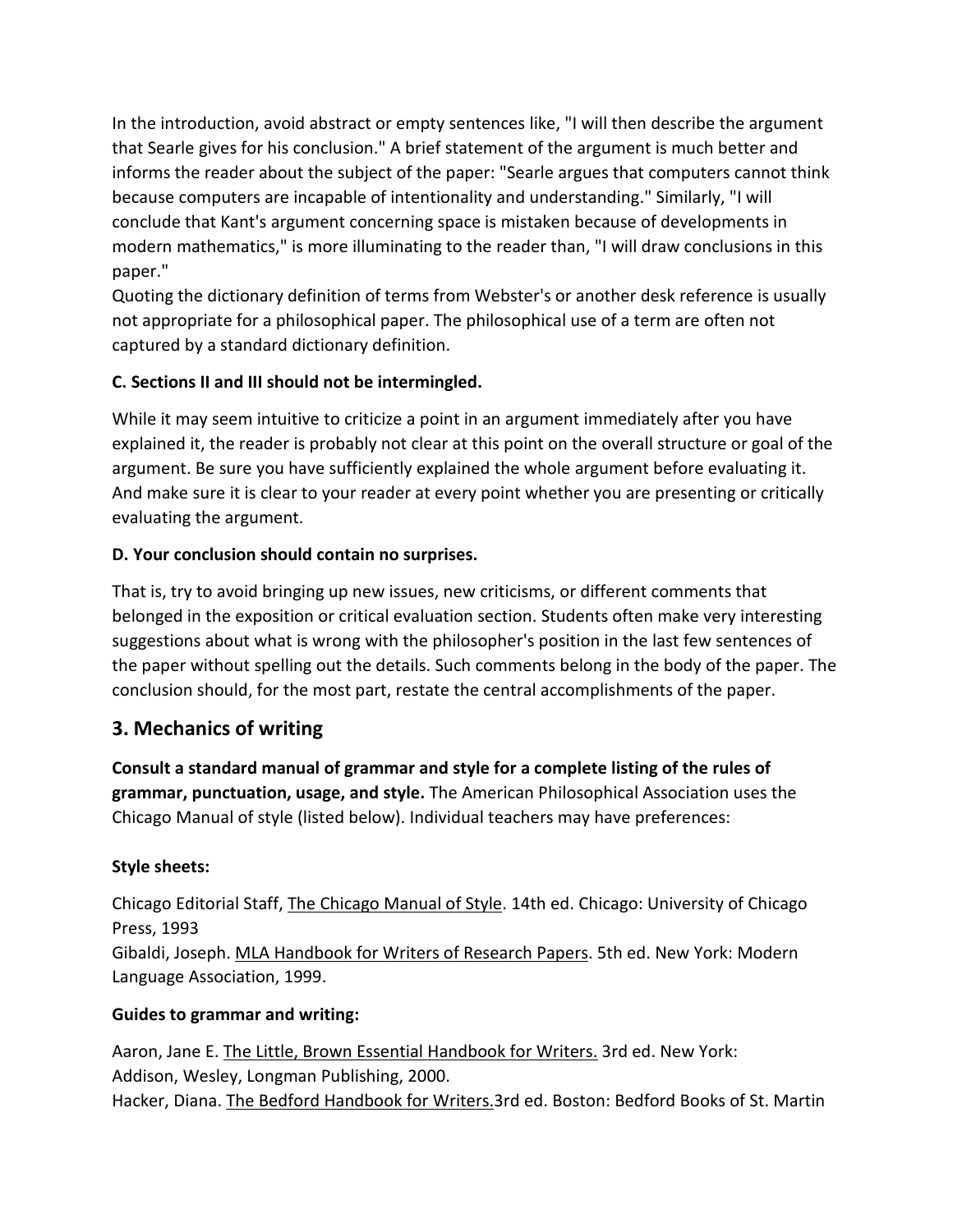Press, 1991.

Strunk, William and White, E.B. The Elements of Style. 4th ed. New York: Allyn and Bacon Publishing, 1999.

# **4. Common problems with certain words.**

There are a number of writing problems that occur frequently enough to deserve special mention here:

- A. **People often confuse "then" and "than."** The former indicates sequence, either chronological or logical: "If I miss class, **then** I will miss the deadline." The latter is used to show contrast: "Jane is stronger **than** Jack."
- B. **"Very," "really," and "basically," are clumsy words to use in an academic paper.** They do not add anything to the sentence that is not said without them. "Further" often has the same problem or is misused. "He further argues that . . .," says little that, "He argues that . . .," or "He then argues that . . .," does not.
- C. **Avoid using the word, "feels," when attributing philosophical claims to an author.**When we write philosophy papers, we are discussing what the author has claimed, stated, argued, or said. We are rarely concerned with the author's feelings, nor are we in a position to know what they are. "Aristotle claims that rationality leads to the happy life," is better than, "Aristotle feels that rationality leads to the happy life."
- D. **"This," used at the beginning or inside a sentence to refer to something in the previous sentence is often problematic.** Consider, "This is what he means with the *cogito* argument." "This," is a pronoun, but the antecedent, or the noun that it refers to, is frequently unclear. Avoid the term unless it is absolutely clear what it refers to.
- E. **E. Capital letters should not be used for emphasis.**

# **5. Sentences.**

- A. **Fragments.** Every sentence should have a subject and a verb. You should avoid sentence fragments. "Like his example of a triangle." for instance, is not a complete sentence.
- B. **Avoid passive voice.** Your choice of verbs should be careful and deliberate, and it should be active wherever possible. "Arguments were given in support of the liberal position," is in passive voice. No actor or subject is performing the action. "Mill argues in favor of the liberal position," tells us who is arguing and changes the verb from "were given" to "argues."
- C. **Avoid vacuous or empty claims.** Each sentence in your paper is an important opportunity to say something about the assigned topic. Sometimes we write sentences that on the surface seem to make a claim of substance, but nothing is actually stated.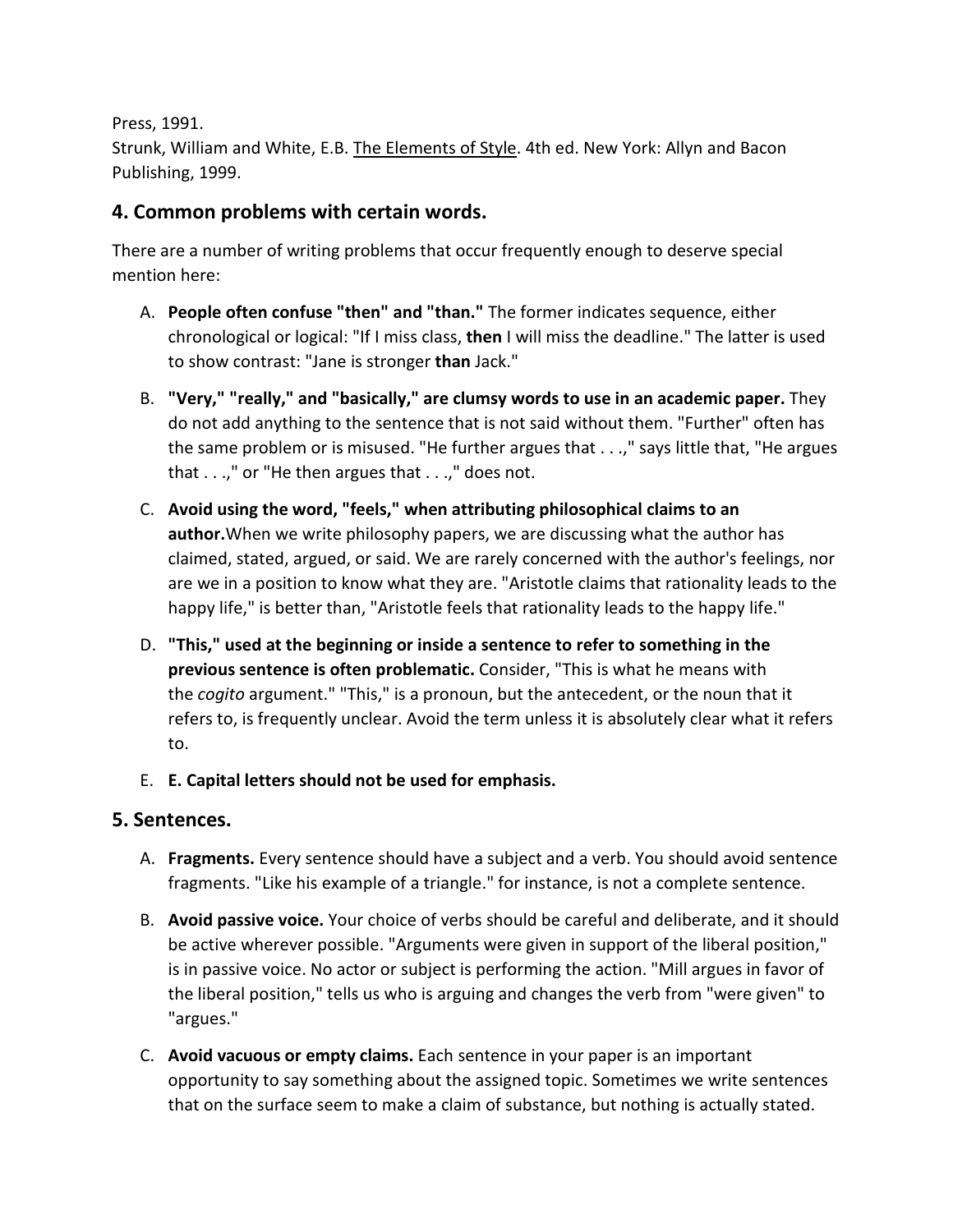Consider what is said by this example, "From this point forward other issues that Descartes proclaims in the Meditations are expressed and are thoroughly reasoned." When we simplify this sentence it seems to be saying that Descartes expresses and reasons some issues. But this point doesn't need to be made. What is important for a philosophy paper is the content of those claims. A sentence about what specific claims Descartes makes, or how he reasons from one point to the next would be much better.

D. **Use transitions or write sentences so that the connection to the previous and next sentence is clear to your reader.**

### **6. Paragraphs**

- A. **All paragraphs should have a clear thesis sentence that relates clearly to the thesis of the paper.** Usually the thesis sentence is at the beginning of the paragraph where it can help the reader understand how the point being made fits into the purpose of the paper. The rest of the paragraph should support this thesis sentence with explanations, quotes, and citations from the text.
- B. **If you are going to make a new point, then start a new paragraph.** Be careful about jumping too quickly from one point to the next or mixing too many issues together. Any new or different topics should be gathered together by topic and put into another paragraphs. Each paragraph should have cohesive unity that resembles a well-written paper.
- C. **Use transitions to make it clear to your reader how a paragraph is related to the previous or next paragraph.** Connect your paragraphs in a logical way, even if that means saying in the first sentence of a paragraph something like "Having discussed X, I will now consider Y." "Now that we have seen what the faculty of the will is for Kant**,** the next issue that needs to be addressed is what conditions make a will good instead of bad," is an example of a transition sentence that clarifies the connection between the issues being discussed in the adjacent paragraphs and helps the reader see the development of points in the paper.

## **7. Writing Style**

- A. **The diction of a college paper should be more formal than conversational English.** We all say things like, "I don't buy that argument," or "What does she say about that?" in conversation, but those kind of casual and colloquial comments are not appropriate for the subject matter or context of a college paper.
- B. **We should avoid cliches in our writing.**Phrases like, "For thousands of years, philosophers have wondered about. . .," and "for all intents and purposes," are cheap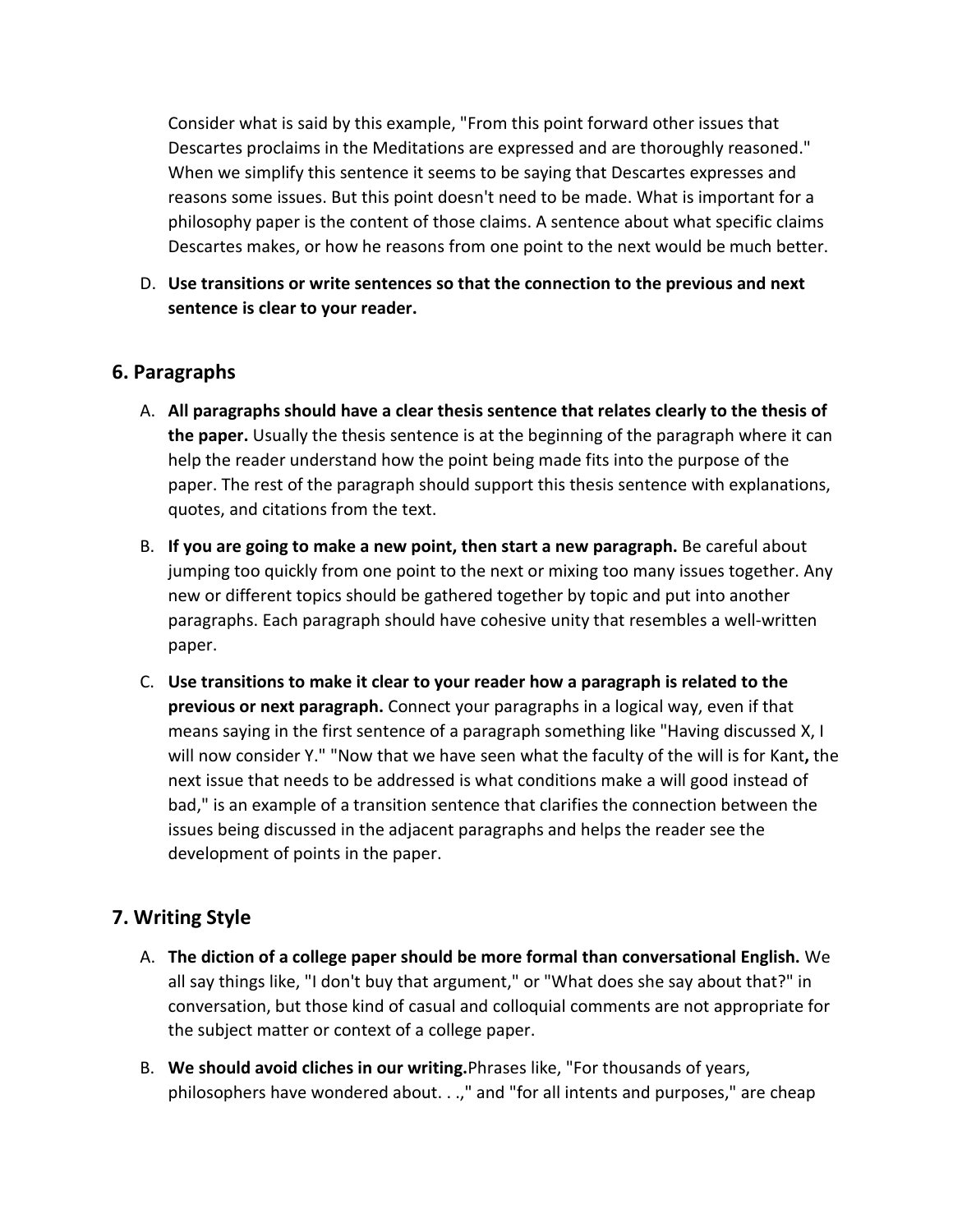sayings that get casually thrown into a paper indicating to the reader that the author does not choose her words carefully. Sayings like these get used so often that they lose their meaning. The latter example gets misspelled as, "for all intensive purposes," because people have lost sight of what it is supposed to be expressing.

- C. **Avoid auto-biographical details about your experience in writing the paper.** Comments like, "I had a hard time reading Nagel," or "This assignment has taught me a lot," are not appropriate. The assignment is to address the paper topic, not give a diary entry or a casual statement about personal history.
- D. **"I believe," or "It is my opinion that," are often unnecessary in a paper, as well.** You are the author of the paper, so it goes without saying that the claims made in it are yours (with the exception of quotes and paraphrases). Adding that a claim is your "opinion," usually doesn't inform your reader of anything new. In fact, such claims may undermine your efforts to convince the reader.
- E. **Avoid wordiness.** We often include words in our sentences that are not necessary. Consider the differences between, "In an effort to further prove her view, Smith describes an experiment that shows her point," and, "Smith illustrates her point with an experiment." Sixteen words have been reduced to six. Ask yourself what is lost by changing, "The fact that the author believes that social justice is possible leads her to defend the claim that people should participate in their democratic systems," to, "She argues that people should participate in their democratic systems because social justice is possible." Twenty five words have been reduced to fifteen and with a dramatic improvement in the sentence.
- F. **Discussions of philosophical works, even ancient ones, should be in the present tense.**Aristotle, for instance, has long been dead, but the text which contains his arguments is still with us; it is current and living in a sense. The ideas in it are read and understood in the present. So replace, "Aristotle argued that," and "Hobbes' view was," with "Aristotle argues," and "Hobbes' view is."

## **8. Quotes**

- A. **You should make use of relevant quotes to support any major attributions that you make to the author being discussed.** If you claim, "Descartes believes that the mind is indivisible," for instance, you should give a quote and citation of the passage where he makes that claim.
- B. **Quotes need to be introduced.** At a minimum, you should write, "Descartes claims," "Socrates states," or "Wittgenstein believes," and then give the quote. An unattributed quote floating in the middle of the text of your paper is confusing to the reader, its source is not clear, and is stylistically poor.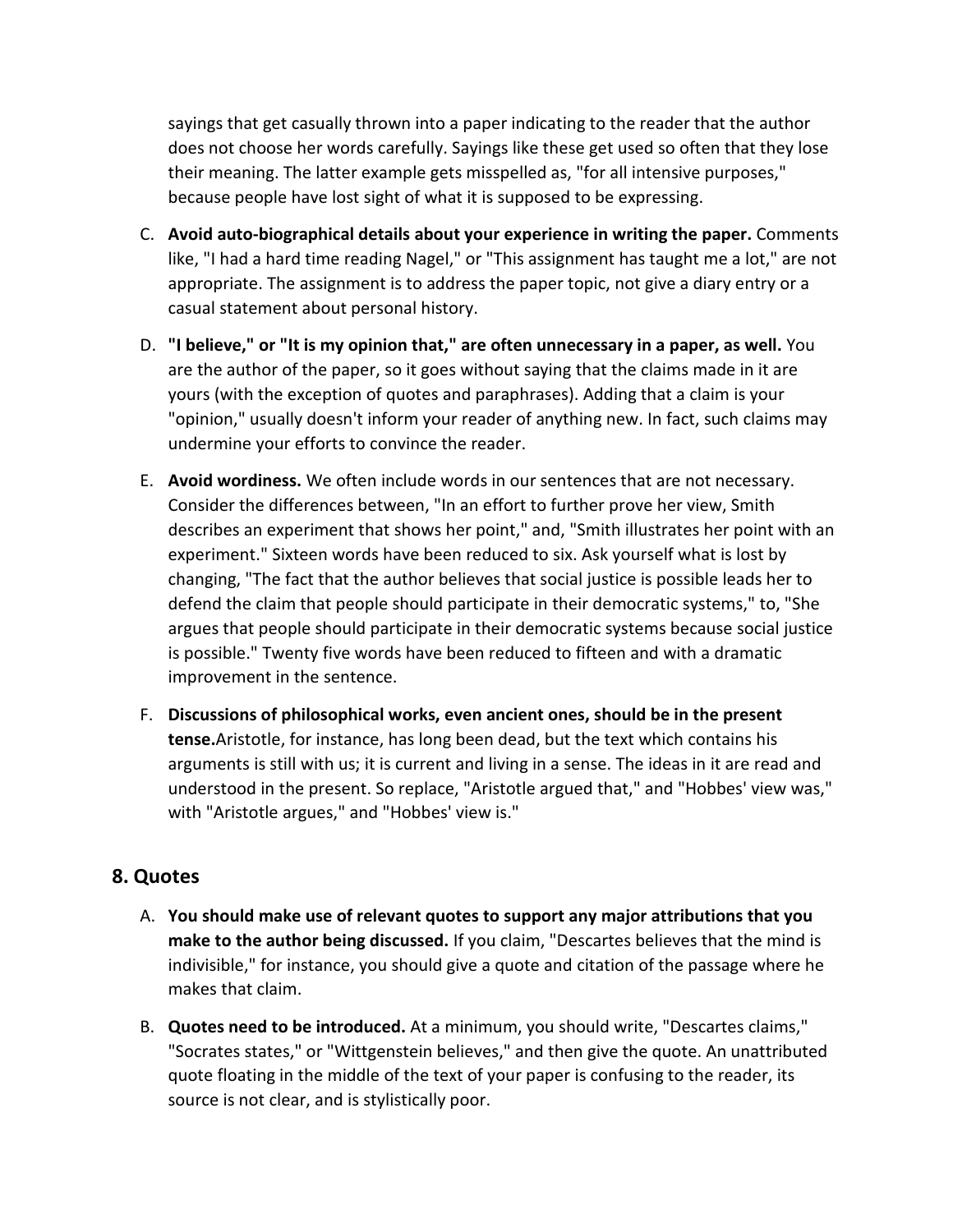- C. **Quotes need to be explained.** The relevance, implication, and meaning of the author's claims in a quote need to be explained immediately after or before you give a quote. The majority of paper should be your own words, with support from the text.
- D. **Long quotes.** Any quotes 4 lines or longer should be single-spaced, indented, and introduced. ("Locke claims, [return, indent, begin long quote]) Be cautious about using quotes of this length. The paper should be primarily your own words. If you are going to use a quote of this length, be sure it is a good one and that all of it is relevant to the point you are making.
- E. **Using an Ellipsis.** If the quote is not all relevant, use an ellipsis (". . .") to omit unnecessary parts. The ellipsis is only needed when you omit internal parts of the quote, not at the beginning or end**.** It is understood when you use a quote that there are omissions before and after. If you use an ellipsis, be careful not to distort or alter the author's claims through omission or by taking something out of context.
- F. **Citing your sources.** In every case where someone else's work, ideas, research, or writing is used in your paper, a citation must be given for appropriate credit. Citations should be given as footnotes, end notes, or in another standard and approved format. Typically, you will not be required to look at secondary sources in lower level courses. If you do, and if you use any of the ideas found in a secondary source, then you must give full credit in the form of a footnote or endnote, and a bibliographical citation. See the next section for guidelines. Using someone else's ideas from a secondary or primary source without giving them credit is plagiarism, a fancy way of describing stealing. The University's policy on plagiarism is available at <https://www.csus.edu/umanual/student/stu-100.htm>
- G. **Do not use quotes for emphasis.** Quotes "should not" be used to add extra stress to words as they are in this sentence.
- H. **Use/mention distinction for words.** Use quotations around a word if you are saying something about the word (mentioning it) to distinguish it from a case where you are using it (e.g. "good" is a frequent topic of philosophical writing).

# **9. Citations.**

## **Use a standard format for citing your sources.**

The easiest method of citation is the Modern Language Association's (MLA) parenthetical documentation. The principle behind this method is to cite sources in parentheses immediately after quotes or paraphrases and include only the information that is necessary to identify the source to the reader in the works cited page.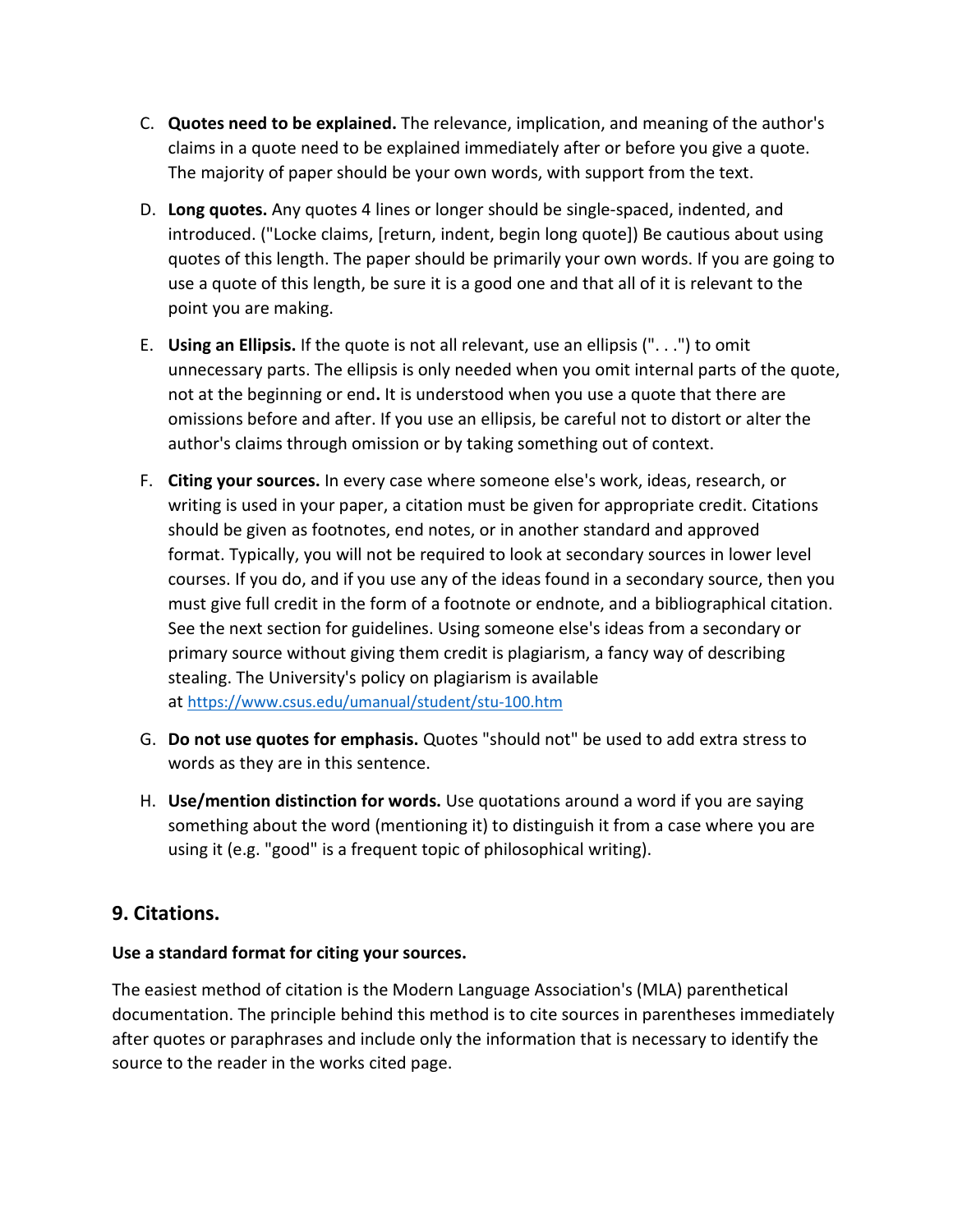- A. If the author is mentioned in the sentence and only one source from that author is being used, all that is needed is the page number in parentheses. For example:
- McCann (234) presents an argument that if God has no accidental properties then he cannot be temporal.
- 2. If the author's name does not appear, include it.
- Is an eternal being capable of grasping tensed propositions? And if not, can any being incapable of knowing tensed propositions be omniscient (McCann, 243)?
- 2. If there is more than one work by the author, the work intended should be specified by date.
- Conceptual relativity applies even to such fundamental concepts as "individual," and "object" (Putnam 1987, 18).
- Using this method obviates the need for most endnotes and footnotes. The only notes needed are commentary notes by the author--and go sparingly on those. All the works used in the paper are listed in a works cited page at the end of the paper. Use the following forms:

#### **A. Book**

• Hacker, Diana. The Bedford Handbook for Writers. 3rd ed. Boston: Bedford Books of St. Martin Press, 1991.

#### **B. Article in Anthology or Textbook**

• McCann, Hugh J. "The God Beyond Time."Philosophy of Religion. 2nd ed. Ed. Louis P. Pojman. Belmont, California: Wadsworth, 1994. 231-245.

#### **C. Article in Academic Journal**

• Putnam, Hilary. "Models and Reality." The Journal of Symbolic Logic. 45:3 (September 1980) 464-482.

#### **D. Article in Newspaper**

• Bork, Robert H. "Again a Struggle for the Soul of the Court." New York Times 8 July 1992: B5.

#### **E. Internet Source**

Specify the title or filename and the source:

• Peter Davson-Galle, "Realistic Truth Relativism, Frameworks of Belief and Conceptual Schemes,"Electronic Journal of Analytic Philosophy, 1:6 (Spring 1996), 8. http://www.phil.indiana.edu/ejap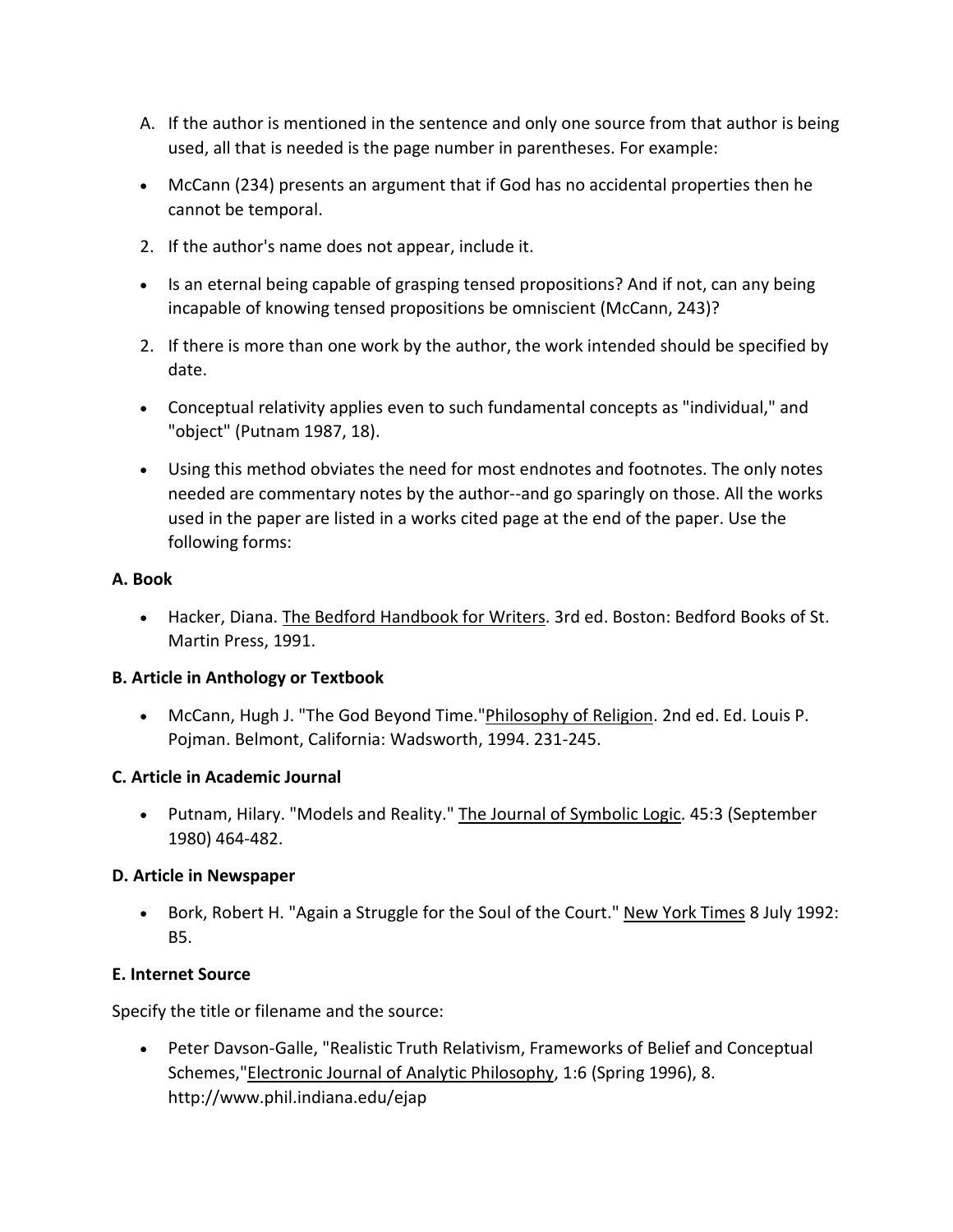### **Works Cited**

All entries should be listed alphabetically by author and chronologically within an author on a separate page at the end of the paper thus:

- Bork, Robert H. "Again a Struggle for the Soul of the Court." New York Times 8 July 1992: B5.
- Davson-Galle, Peter. "Realistic Truth Relativism, Frameworks of Belief and Conceptual Schemes,"Electronic Journal of Analytic Philosophy, 1:6 (Spring 1996), 8. http://www.phil.indiana.edu/ejap
- Hacker, Diana. The Bedford Handbook for Writers. 3rd ed. Boston: Bedford Books of St. Martin Press, 1991.
- McCann, Hugh J. "The God Beyond Time."Philosophy of Religion. 2nd ed. Ed. Louis P. Pojman. Belmont, California: Wadsworth, 1994. 231-245.
- Putnam, Hilary. "Models and Reality." The Journal of Symbolic Logic. 45:3 (September 1980) 464-482.
- **\_\_\_\_\_\_\_\_\_\_\_\_\_\_.** The Many Faces of Realism. Lasalle, IL: Open Court, 1987.

# **10. Proofread and edit your paper carefully.**

- A. **There should be no spelling mistakes in an academic paper, particularly since automatic spell checkers are so common on word processors.** Double check your spellings of proper names and philosophy terms that will not be in your spell checker.
- B. **Check your paper carefully for grammar and punctuation mistakes.** Some of the most common mistakes in college writing are commas, and apostrophes in contractions and possessives. Consult the English grammar books listed above for specific rules. Strunk and White's **The Elements of Style** is a short and handy reference for grammar rules.
- C. **Reading your paper out loud or having someone else read it can be helpful when proofreading.** You or your reader will notice awkward phrases, run-on sentences, nonsequiturs, and other problems that you would not notice otherwise.

# **11. Explain each step of the philosopher's arguments carefully and deliberately.**

New terms need to be explained and the inferences that the author makes from one step of the argument to the next should be clear. A common mistake on philosophy papers is a failure to explain important concepts and arguments.

## **12. Audience.**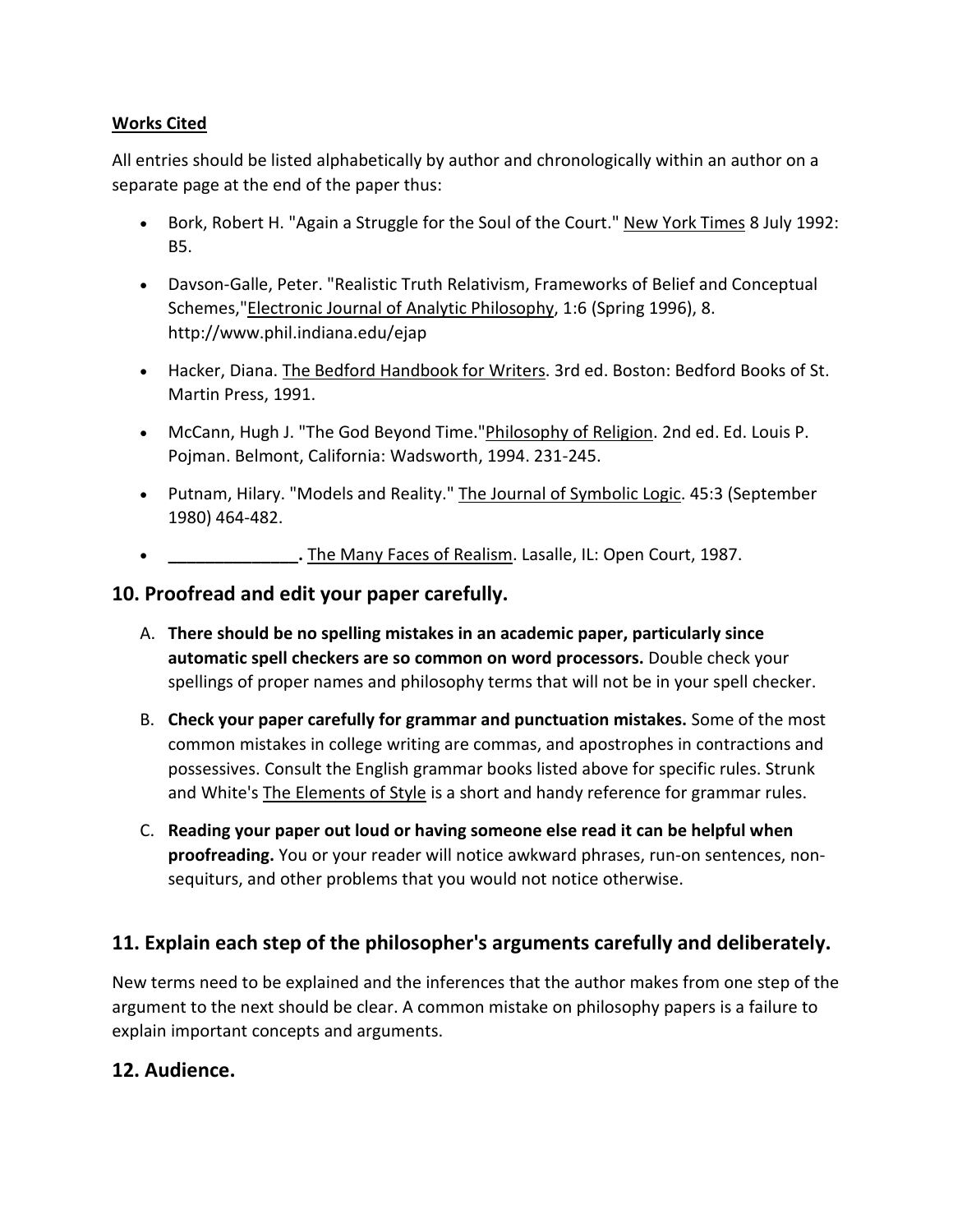You should write your philosophy papers as if your audience is intelligent and college-educated, but does not know about the issue you are addressing, and has not read the texts you have read. Do not write your paper for the instructor of the class, omitting important facts because you think she already knows them. One of the main goals of the writing exercise is to train students to carefully think through the issues themselves and learn to express and explain them clearly. Understanding a philosophical problem cannot be accomplished without being able to explain it simply and clearly. So in your paper you should strive to demonstrate that you understand all of the relevant issues, the steps in the arguments, and the problems associated with the arguments.

# **13. Critical evaluation.**

You will often be asked to write a critical evaluation of a philosopher's position or an argument. An evaluation is a demanding task with specific guidelines. It is not simply an expression of the writer's opinions as many students think, although your views are a central part of it. As teachers, we want to see a demonstration of your critical reasoning abilities focused carefully on the topic. If you have been successful in the exposition portion of your paper, you have explained a number of specific steps and concepts that the philosopher(s) or arguments make in order to arrive at a philosophical conclusion. In the critical evaluation portion of your paper you should reconsider those steps with an eye towards identifying mistakes, missing or assumed premises, or important unexplained issues.

# **An argument can be criticized on the basis of four criteria:**

## **A. The argument can be criticized for lack of clarity in the reasoning.**

Sometimes the problem with reasoning is that it is just unclear what the author is trying to say. Of course, you must be careful when making this criticism that the problem is not your own lack of effort to understand challenging material. Nor is the point of this criticism to make a stylistic comment about vague writing. Hence, it is never permissible just to say that things aren't clear. You must say precisely what is not clear, and why this impedes your ability to understand and evaluate the reasoning at hand. Explain the philosophical significance of the lack of clarity.

Consider this argument. The premises are listed first with the conclusion following:

- 1. Drugs cause long term health problems.
- 2. Drugs cause people to be a threat to themselves and others.
- 3. Drugs impair people's judgment.
- 4. Therefore, it is wrong to take drugs.

In this argument it would be legitimate to claim that the term 'drug' is not clear enough for the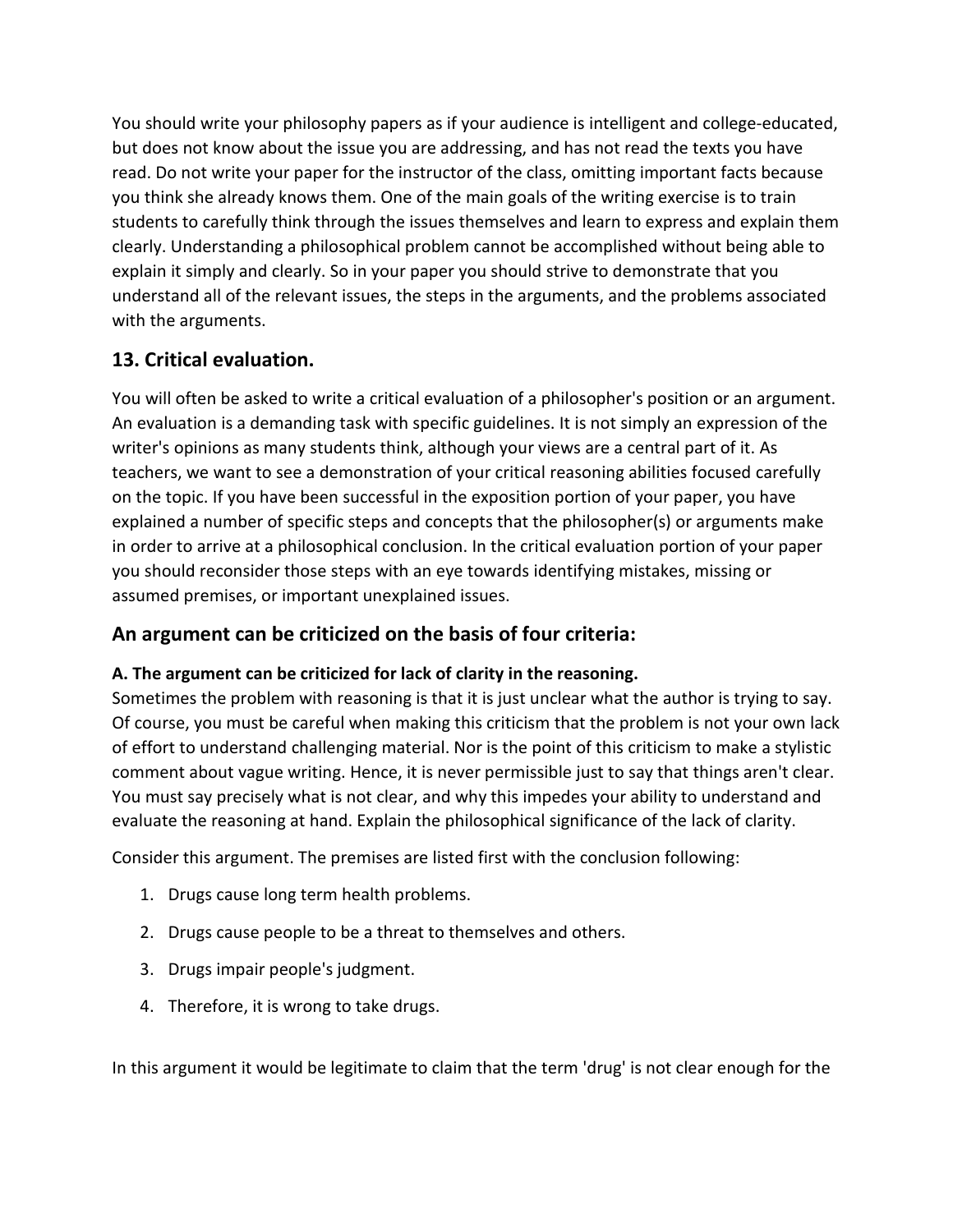argument to be successful. Caffeine, for example, is a drug and it is also addictive, but it is not clear whether the author believes it is wrong to drink caffeinated beverages.

# **B. An argument can be criticized if the reasons given in support of the conclusion are false.**

The argument for a conclusion succeeds or fails on the basis of the premises that support it. So if one or more of the premises are false, the conclusion will not follow. However, if you call the truth of the reasons into question, then you must provide your own reasons for doubting them. Simply expressing earnest doubts or your own heartfelt beliefs to the contrary without substantiation are of no real interest.

It is very important to notice that when reasoning is given for a conclusion, then there is rarely any need to focus on the truth of the conclusion directly. The truth of the conclusion is a function of the truth of the reasons, and the degree of support the reasons give to the conclusion.

Hence, whenever you call the truth of the conclusion into question, it should be either because you are questioning the truth of the reasons, or the degree of support the reasons give to the conclusion (see next section).

Another important basis for calling the truth of the reasons into question is logical consistency. Reasoning is logically inconsistent when it is committed to both the truth and the falsity of a certain statement. It is a basic law of logic that no statement can be both true and false, so anytime you find a contradiction you know that one of the things being claimed has to be false. As an example consider this reasoning:

- 1. Addictive drugs take away a person's freedom
- 2. Therefore, addictive drugs should not be legal.

As it stands, the argument seems to be committed to the truth of the general principle that it is wrong to take away a person's freedom. The problem is that making drugs illegal also takes away a person's freedom, specifically, the freedom to take drugs. Hence, the author is committed to a logical contradiction, viz., that the statement "It is wrong to take away a person's freedom" is both true and false.

## **C. An argument can be criticized because the reasons given don't support the conclusion.**

In some cases, the reasons offered in support for a conclusion may be true, but they still don't give us adequate grounds for accepting the conclusion. The simplest way to address this issue is to think in terms of producing counterexamples. A counterexample is an example that undermines the reasoning by showing that even if the reasons are true, they don't necessarily support the conclusion. For example, reconsider this argument:

1. Drugs are addictive.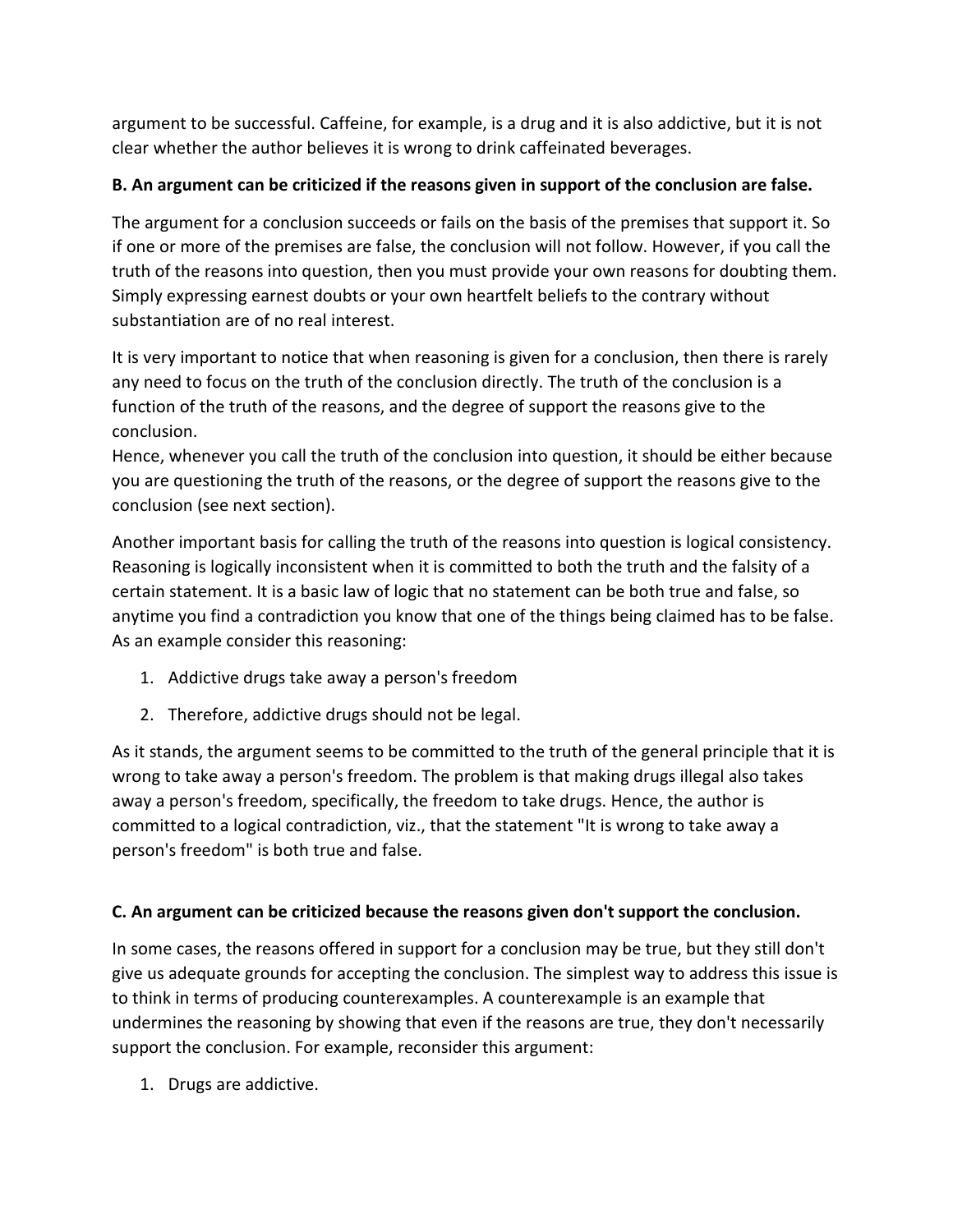- 2. Drugs cause long term health problems.
- 3. Drugs cause people to be a threat to themselves and others.
- 4. Drugs impair people's judgment.
- 5. Therefore, it is wrong to take drugs.

Now, consider the drug morphine. Morphine is a drug that satisfies all the reasons given. It is addictive; it can cause long term health problems; and it can impair a person's judgment. Nevertheless it is widely used by doctors to relieve extreme pain and few would claim that it is wrong to do so.

It is important to understand what makes this a counterexample. Notice we have not called the truth of the reasons into question. That would have been done in the previous section. Rather, we have assumed the truth of the reasons, and shown that the conclusion still does not necessarily follow.

Criticisms of this sort are not necessarily devastating to the reasoning. Sometimes they simply require the author to formulate the conclusion more carefully. In this case, for example, the author might simply make an explicit exception for legitimate medical purposes. The value of the criticism, then, is very often just to achieve clarity about the author's meaning rather than to provide an absolute refutation the author's reasoning.

#### **D. An argument may also be criticized because of unstated implications of the reasoning**.

All reasoning rests on unstated presuppositions and implies conclusions other than the ones that are explicitly formulated. In many cases, objections can be made to these presuppositions.

Consider the following:

Currently illegal drugs should not be legalized because legalization will cause more people to become addicted to drugs.

This statement rests on some important presuppositions. One of these is that there are people who are now currently dissuaded from taking some drugs only because the drugs are illegal. This is a very important assumption that might reasonably be called into question. Another important presupposition of the above claim is that the negative result (increased drug addiction) would not be counterbalanced or outweighed by any positive results (e.g., a decrease in drug-related crime).

#### **Here are some other considerations for writing good argument evaluations:**

**E. Even if you agree with the conclusion of an argument and you believe that the reasoning is sound, a good philosophy paper will address potential objections and defend against them.**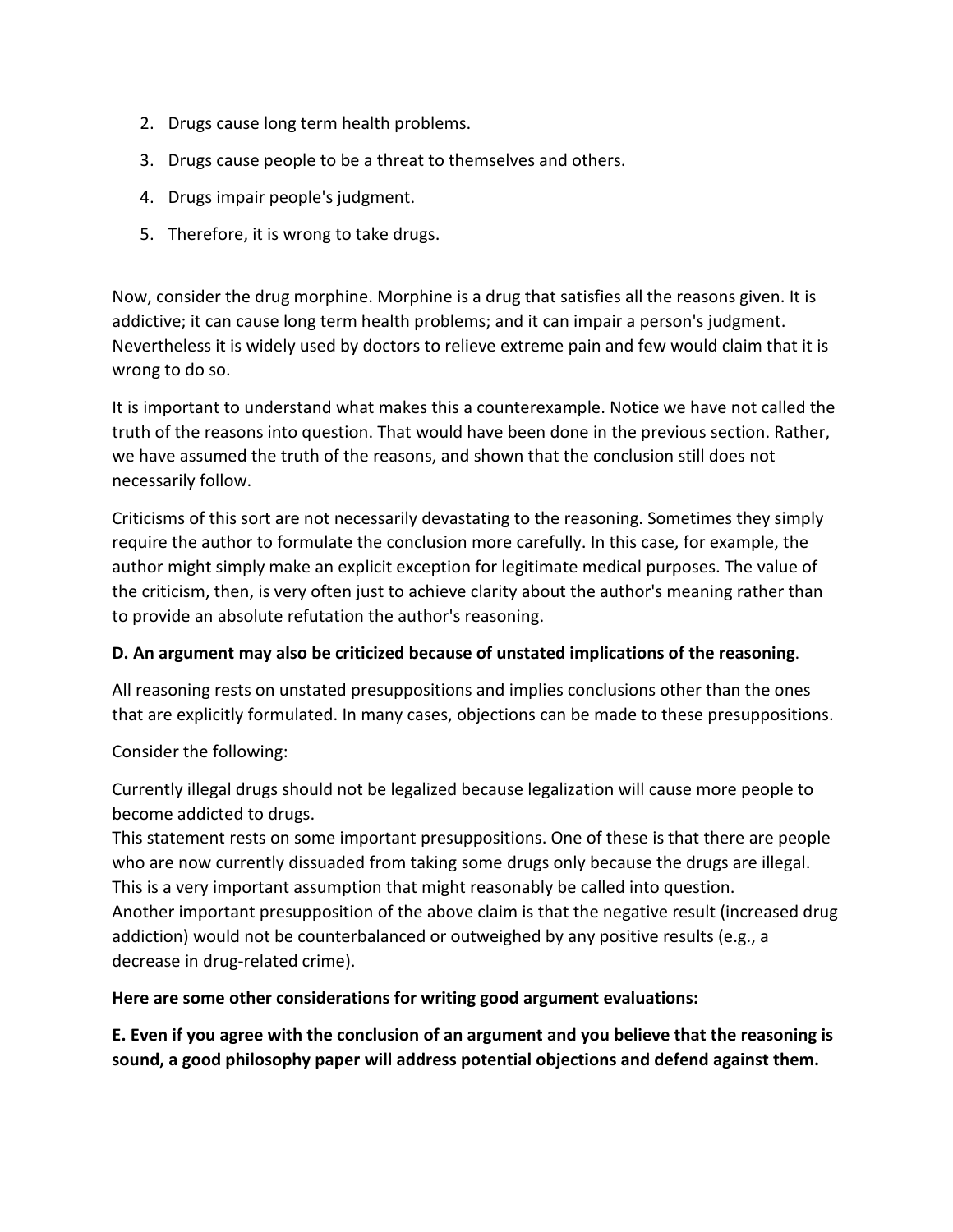Rather than simply agreeing with the author, present some possible objections and either explain how the author would respond to them, or what potential responses are available to her.

#### **F. You might disagree with the conclusion and the premises given to support it.**

Your critical evaluation will be similar to the previous case, but you will also explain which conclusion you think is true and why.

# **G. Often, a philosophy instructor is not looking for you to arrive at a specific criticism of an argument, although there are, in many cases, standard and obvious objections to be made.**

You are not being indoctrinated into a dogma. Rather, you are being evaluated on your critical thinking and writing abilities. What you conclude is often not as important as explaining how you arrived at those conclusions. What is important in your critical evaluation is that you raise some plausible and well-defended objections to the position that you presented earlier in the paper. Explain and defend the criticism you are presenting.

## **H. Do not present open, unanswered, or rhetorical questions.**

"Who's to say what a just society is?" or "How does Hume know that there is no physical substance?" or "How many heroin addicts have to die before the legalization advocates learn their lesson?" are examples of the worst kind of anti-intellectual and discussion-thwarting comments. State the objection that is behind these questions.

# **14. What not to do in a philosophical evaluation:**

## **A. Disagreeing with an argument's or author's conclusion, but accepting the reasons for believing the conclusion is not an option in your critical evaluation.**

If you disagree with a conclusion, then you must say so and explain why with evaluations of the argument that allegedly supports it. Simply rejecting their position is not acceptable, nor are responses like, "Socrates can believe x because he is entitled to his opinion, but I disagree," or "I choose not to believe Russell," without any further explanation why.

## **B. Evaluations of the author's historical, personal, or psychological background are not acceptable philosophical criticisms.**

"Anselm was biased because everyone in his time believed in God," or "Descartes believed what he was brought up to believe by the Jesuits," or "Aristotle was merely defending the interests of his privileged class," are not sufficient philosophical criticisms. In fact, these are fallacious **ad hominem** attacks on the person that ignore the merits of the arguments.

**C. Furthermore, stylistic evaluations of the author's work are not appropriate for philosophy papers.** The purpose of a philosophical evaluation is not to comment on how clear or wellexpressed the author's work is, nor is it to address whether or not the author has given enough